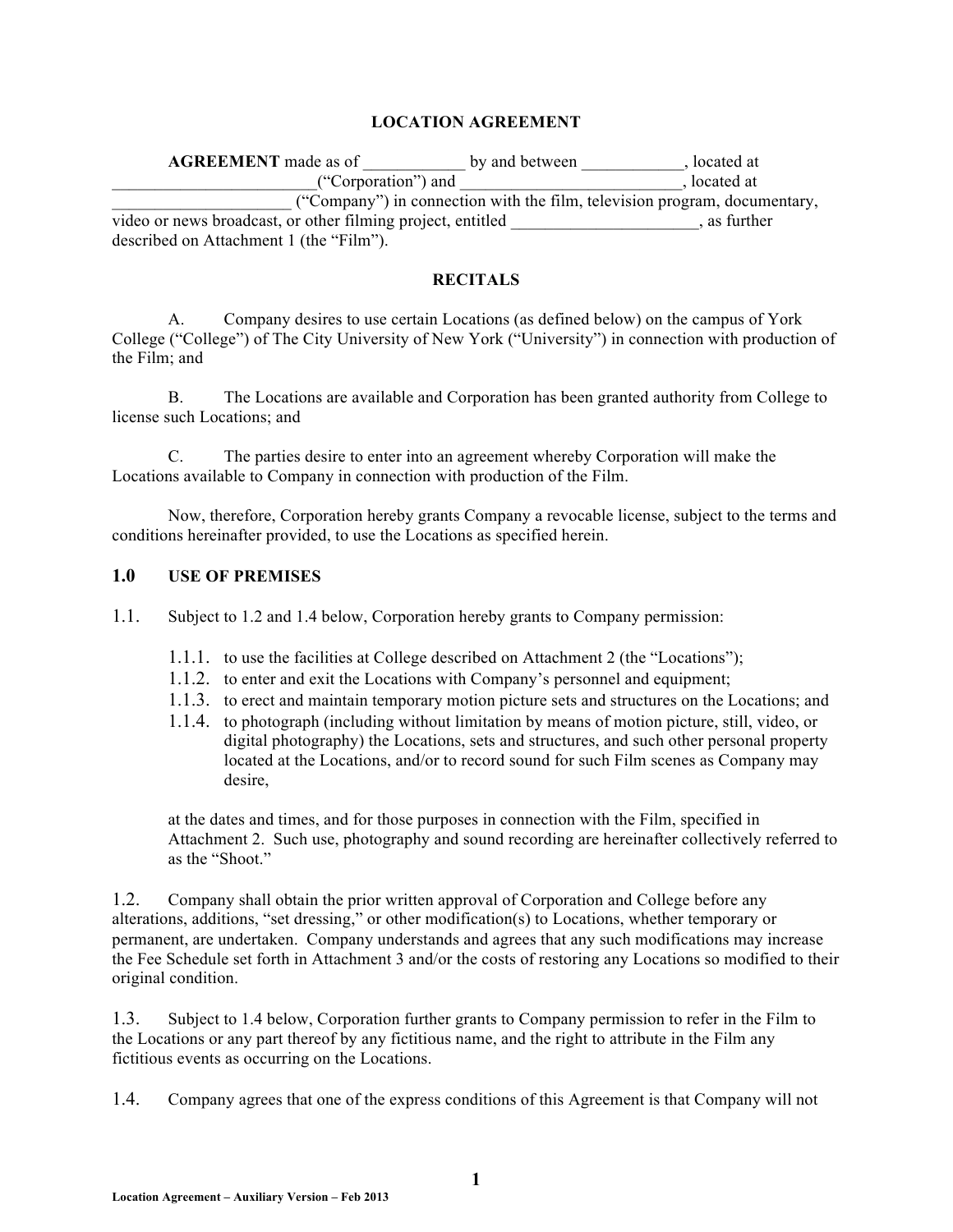use nor attempt to use any part of the Locations for any purpose that is detrimental to the reputation of Corporation or University. Company further agrees that Corporation and/or University, in their sole discretion, if they deem any purpose to be detrimental to the reputation of Corporation or University, may interrupt the Shoot and provide notice to Company to cease such action. If such conduct is not cured within two (2) hours of notice from Corporation or College, Corporation may terminate this Agreement and dismiss or cause the participants to be dismissed. In any such event Corporation shall be entitled to retain or receive any money paid and accrued, and unpaid amounts due.

1.5. Notwithstanding anything to the contrary in this Section 1.0, Company is expressly prohibited from using, recording or photographing signs, symbols, logos, names, language or marks contained on and/or identifying any part of the Locations, Corporation, College or University, without the written permission of Corporation.

1.6. Company shall prohibit the entrance of more than the persons in and around the Locations in connection with the Shoot and in connection with the permission granted by this Agreement.

1.7. Company shall have the right to remove all of its sets, structures, and other materials and equipment from said Locations, provided, however, that Company shall leave said Locations in as good condition as when received excepting reasonable wear and tear consistent with the use of said Locations for the purposes herein permitted. In the event of any damage of any kind to the Locations or the appurtenances thereof caused by the negligence or willful misconduct of Company, its employees, agents or anyone else in connection with Company's use of the Locations, Company agrees to pay such amount as determined by College in its sole discretion as shall be necessary to put the Locations in as good order and condition as the Locations were at the commencement of this Agreement. In the event of any dispute over whether damage to a Location has occurred, the determination of College shall be conclusive. Company agrees that College may, at its sole discretion, restore any such damaged Location and, further, Company agrees to reimburse College for the reasonable costs of any such restoration within 15 (fifteen) business days of Company's receipt of College's invoice therefore.

1.8. Corporation and University, and their respective officers, agents and representatives, shall have the right at all times to enter any part of the Locations.

1.9. Corporation agrees to provide all ordinary electricity and water to the Locations. Corporation does not guarantee that any air-conditioning equipment will be in working order.

### **2.0 UNIVERSITY SETTING**

2.1. Company agrees not to interfere with the normal education, research and other operations of College. Corporation reserves the right to impose restrictions on Company's activities to ensure that interference with such normal operations does not occur. Company agrees that Corporation and University have the right to expel Company from the Locations if Company fails to adhere to any restrictions imposed.

2.2. Company shall not photograph or record, nor broadcast, print, transmit or otherwise disseminate any images of any of the University's students or employees without obtaining written releases prior to such filming and/or recording, copies of which shall be provided to Corporation at the time that they are obtained.

2.3. Company agrees to respect the privacy and confidentiality of any student-, Corporation-, or University-related information Company may encounter in connection with Company's use of the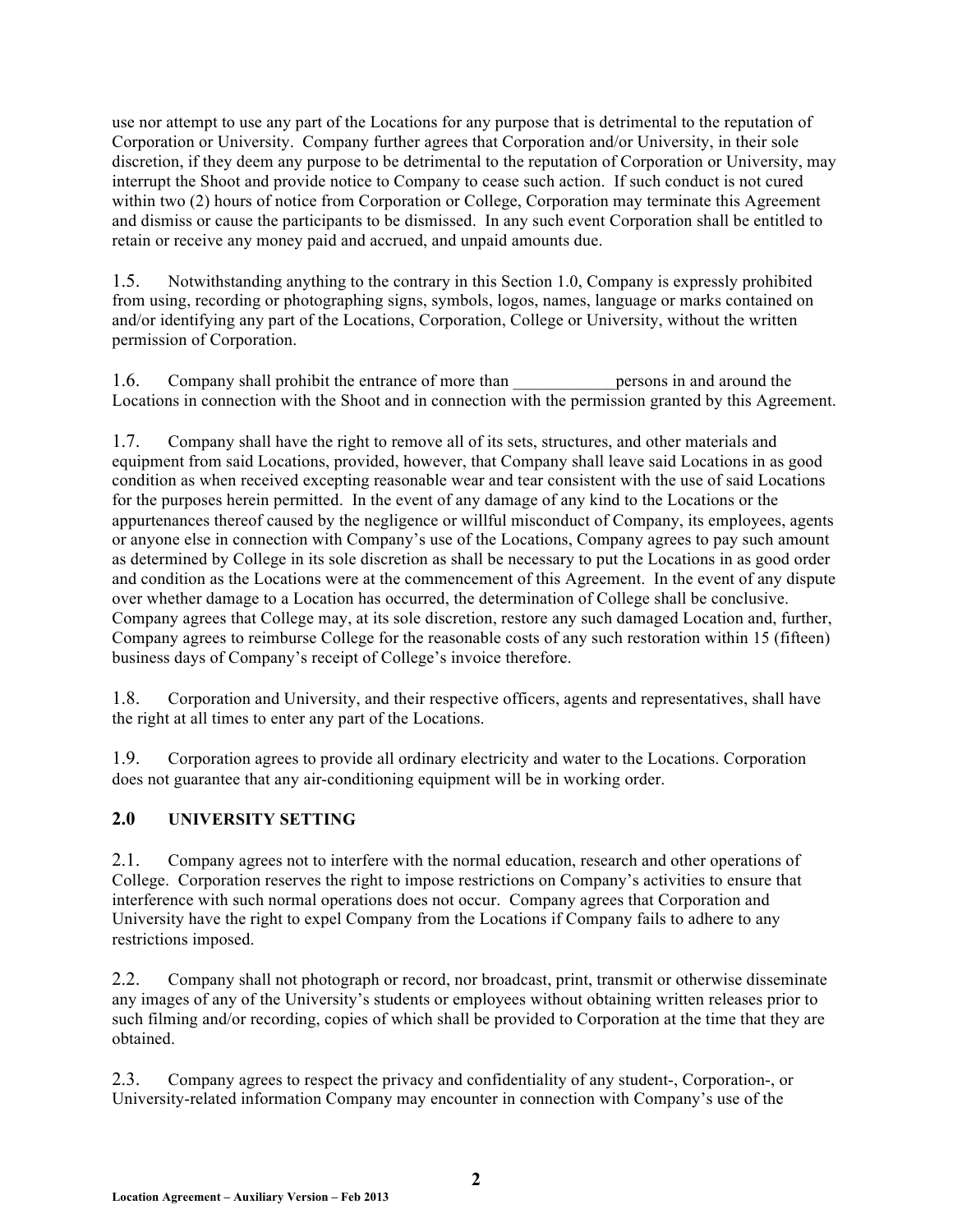Locations or the permission granted pursuant to this Agreement.

## **3.0 FEES**

3.1. Company agrees to pay Corporation a fee in the amount(s) and at the time(s) set forth on Attachment 3, for the rights granted, and services and equipment to be provided, under this Agreement.

3.2. Company agrees that any changes to the scope of services and equipment set forth in Attachment 3 shall be made solely by means of a written amendment or amendments to the Fee Schedule signed by Company and Corporation. Company understands and agrees that any such changes may result in an increase in the Fee Schedule.

3.3. In no event shall Corporation or University be responsible in any way for services or equipment provided by others to Company, including, without limitation, performer or participant fees and/or benefits, and transportation of performers or participants.

3.4. Except as provided in Section 7.7, below, Company shall be responsible for the Corporation's and College's out-of-pocket expenses actually incurred and/or non-cancelable Corporation and/or College obligations in the event of a change of date or cancellation of the Shoot. All such expenses shall be determined by Corporation or College, as the case may be, and will be presented to Company within thirty (30) business days following any such cancellation. Company shall reimburse Corporation or College, as the case may be, within ten (10) calendar days following receipt of Corporation's or College's invoice.

3.5. Fees and sums due Corporation under the terms of this Agreement shall be made by cashiers, certified or corporate check payable to **exercise and contain the container**. Personal checks will not be accepted as payment.

## **4.0 COMPLIANCE WITH LAWS**

4.1. Company covenants and agrees to abide by, conform to, and comply with all of the applicable laws, rules, and regulations of the United States and the City and State of New York, and the rules, regulations and policies of College and University.

4.2. Company agrees to secure in advance of the Shoot any and all licenses and/or permits that may be required for such use of the Locations and to take all other steps necessary to comply with all laws and requirements of the State and City of New York, or any department, board or authority thereof governing such use of the Locations.

### **5.0 INSURANCE AND INDEMNIFICATION**

5.1. Company shall procure and maintain in full force during the period of this Agreement, the following policies of insurance issued by a carrier(s) in good standing authorized to do business in New York and with an A.M. Best rating of A-7:

- 5.1.1. personal property insurance covering the equipment, scenery, costumes and all other property of Company brought onto College campus to the extent of its insurable value;
- 5.1.2. workman's compensation and employers liability insurance covering Company's employees as required by law;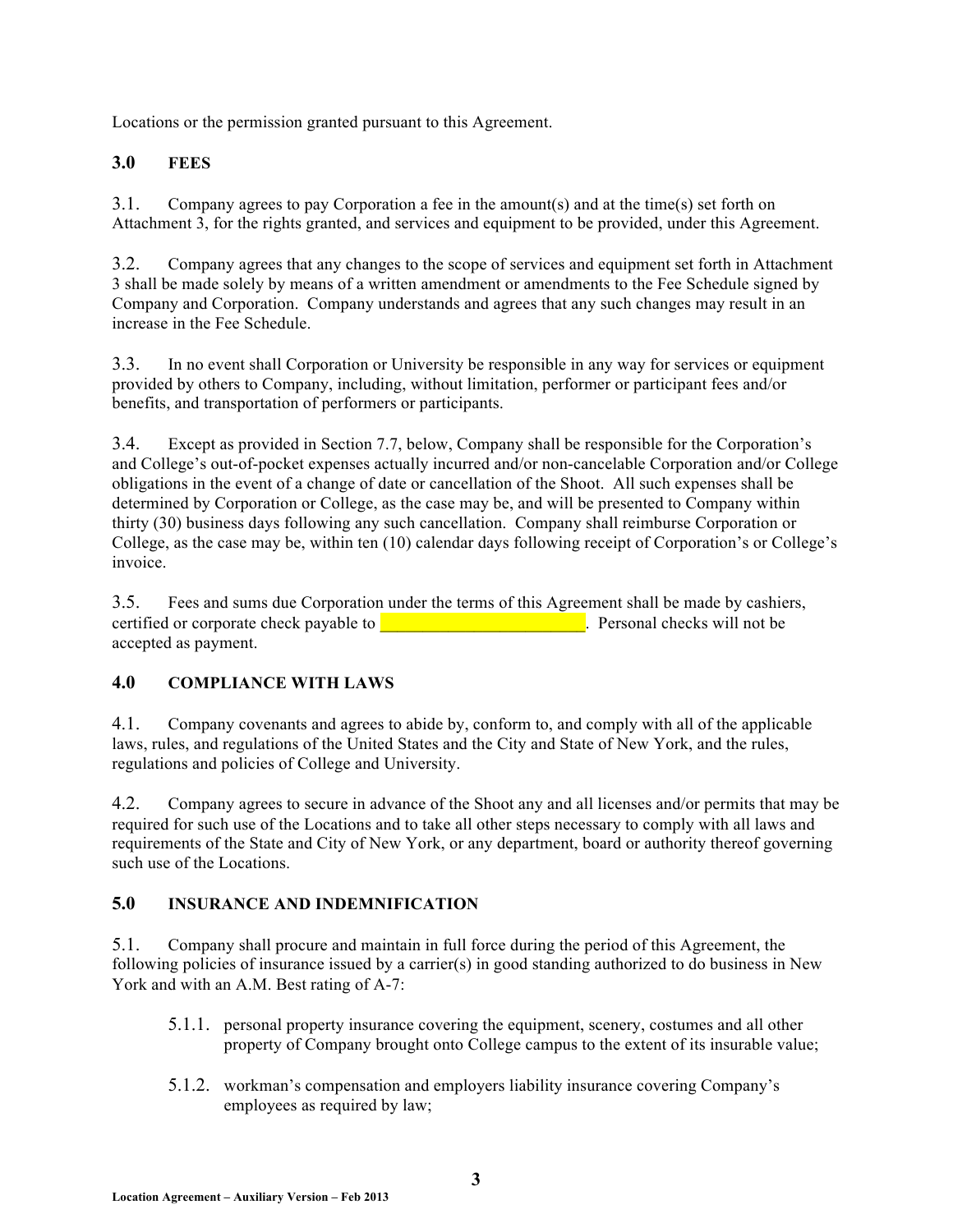- 5.1.3. business vehicle insurance in the amount of two million dollars (\$2,000,000) for Company owned, non-owned, and/or hired vehicles; and
- 5.1.4. commercial general liability insurance with limits of liability of not less than two-million dollars (\$2,000,000.00) per occurrence and not less than five-million dollars (\$5,000,000.00) in the aggregate, combined single limit, for bodily injury (including death) and property damage, and that shall cover liability assumed by Company under this Agreement.
- 5.2. The following additional terms shall apply to the general liability insurance required by Section 5.0:
	- 5.2.1. The policy of insurance shall be endorsed to name  $\qquad \qquad$ , The City University of New York, the Dormitory Authority of the State of New York, the State of New York, the City of New York, and the directors, officers, employees, agents, representatives and assigns of each of them, as additional insureds.
	- 5.2.2. The policy may not be cancelled or modified in any manner upon less than thirty (30) calendar days prior written notice to Corporation.
	- 5.2.3. No cancellation provision in the policy may be construed in derogation of the continuous duty of Company to furnish such insurance during the term of this Agreement.
- 5.3. To the extent not covered by insurance, Company shall be solely responsible for the following:
	- 5.3.1. All taxes and remittances to proper authorities;
	- 5.3.2. All user fees;
	- 5.3.3. Compensation, workers compensation, and disability insurance of all persons performing services in connection with the Shoot, except for Corporation, College and University personnel.

5.4. At the time of delivering a signed copy of this Agreement, Company shall provide Corporation with certificates evidencing all insurance coverages required hereunder.

5.5. Company shall indemnify, defend, and hold harmless Corporation, University, the State of New York, the City of New York and the Dormitory Authority of the State of New York , their officers, employees, agents and students, from and against all expenses, claims, damages (for injury to or death of persons and for damage to or destruction of property), liabilities, penalties, losses, fines, attorneys fees and judgments arising out of or relating to Company's use and occupancy of the Locations, or the performance of this Agreement, or the Shoot, or the conduct of Company's officers, employees, agents, guests, invitees, performers, participants, or independent contractors, including without limitation any claim of infringement or violation of any copyright or property right, to the extent that such injury, death or damages is not caused by the gross negligence or willful misconduct of the Corporation or University, their officers, employees or agents. The word "conduct" as used in the previous sentence shall include, without limitation, any  $act(s)$  by which Shoot performers, participants, or Company encourage, suggest, or ask Shoot onlookers to come onto a stage or into any Location.

### **6.0 ADDITIONAL RIGHTS AND RESPONSIBILITIES OF COMPANY**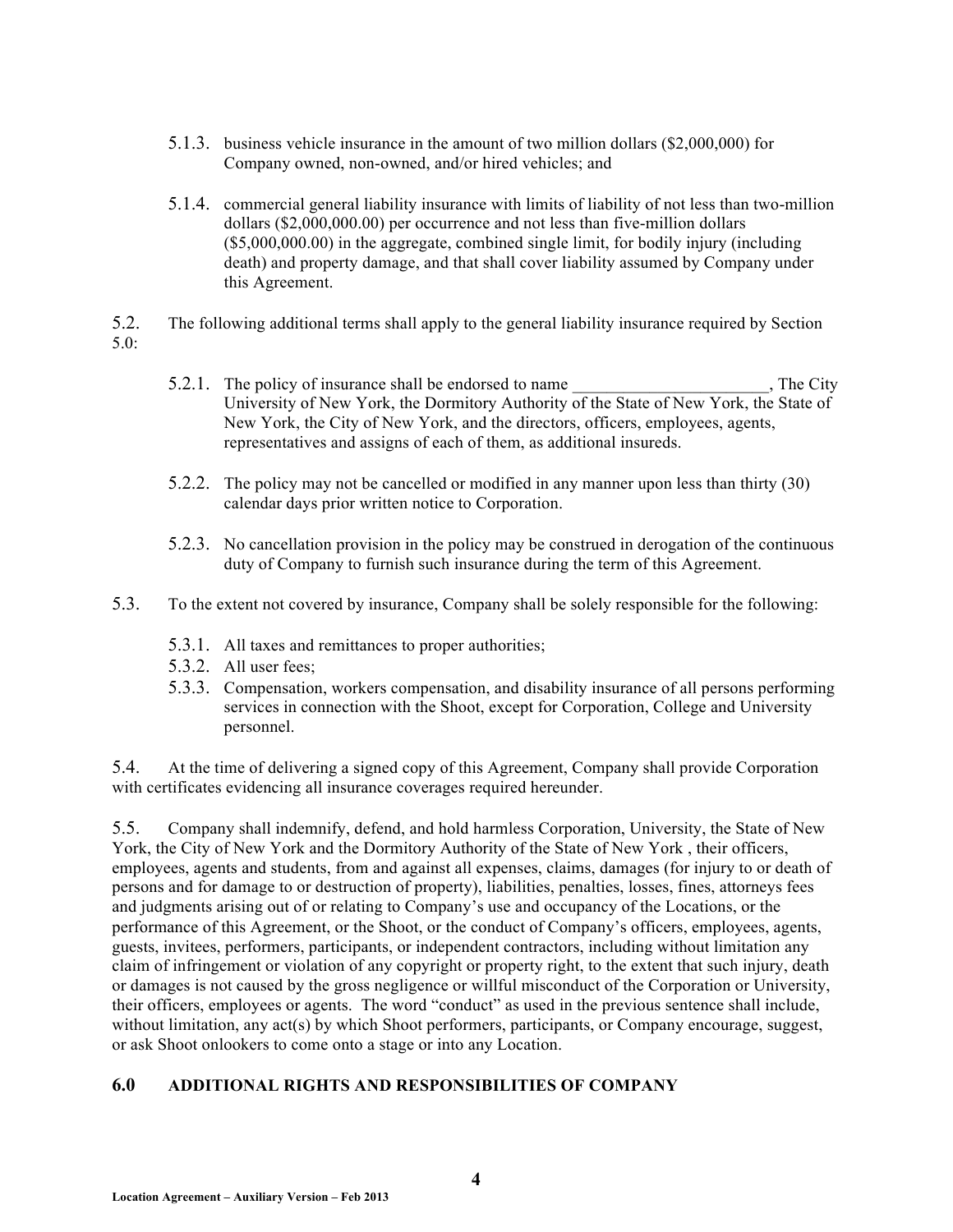6.1. Company agrees that any and all images and recordings (including, but not limited to, all still photographs), all motion pictures (including, but not limited to, film, video, and digital motion pictures), and all audio recordings created as a result of or in connection with the use of the Locations may only be used in connection with, or as part of, the Film and/or in connection with any publicity, promotion and/or advertising of same.

6.2. In the event Company desires to photograph retakes or other scenes, or to obtain permission for additional time, space, equipment or services, Company may arrange with Corporation to re-enter upon and use the Locations, subject to availability and at Corporation's standard rates. Payment shall be due at least five (5) business days prior to the time of intended use, by money order or certified check only.

6.3. Neither Company, nor its agents, licensees or successors shall be obligated to make any actual use of any photography, recordings, depictions, or other references to the Locations hereunder in any film or otherwise.

6.4. Company shall credit College and University in the closing Film credits.

6.5. All rights of every kind in and to all photography and sound recordings made hereunder shall be solely owned in perpetuity by Company and its agents, licensees, and/or successors.

### **7.0 MISCELLANEOUS**

7.1. In connection with the performance of this Agreement, the following individuals are designated to act for the parties:

For Corporation:

For Company:

7.2. Company does not have the right to assign this Agreement. Company hereby represents and warrants that it has not heretofore assigned or transferred, or purported to assign or transfer, and shall not assign or transfer, to any person or entity, this Agreement or any rights granted under this Agreement.

7.3. This Agreement shall be interpreted, enforced and governed by the laws of the State of New York. Any disputes arising under the terms of this Agreement shall be subject to the exclusive jurisdiction and venue of the state and federal courts located in New York County, New York.

7.4. The person signing this Agreement on behalf of Company represents and warrants that s/he has the full right and authority to execute this Agreement and that the consent or permission of no other person, firm or entity is necessary to bind Company to the terms set forth in this Agreement.

7.5. This Agreement contains the full and complete understanding between the parties and supersedes all prior agreements and understandings pertaining hereto and cannot be modified except in writing and signed by each party.

7.6. Any modification or change to this Agreement must be in writing and signed by both parties.

7.7. Should the Locations herein described be destroyed either wholly or in part, damaged by fire or the elements, mob or riot, or use of any part of the Locations or equipment, or performance of any part of this Agreement be prevented or interfered with, by strikes or any other cause prior to or during the time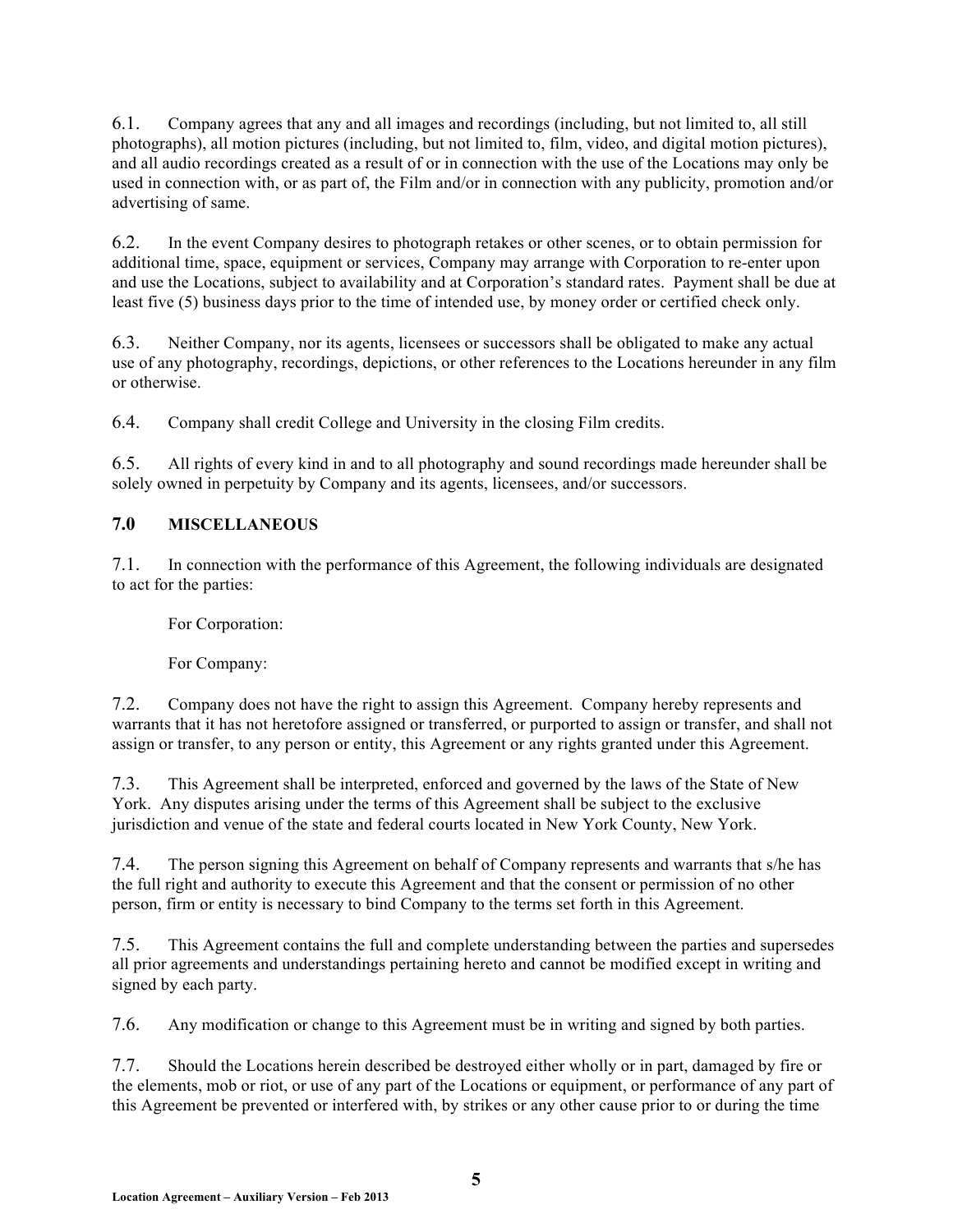for which use of said Locations is permitted, Corporation may, in its discretion, terminate this Agreement, returning to Company any payments that may have been made for the proportionate period of use prevented or interrupted, and Company hereby expressly waives any claims for damages or compensation should this Agreement be so terminated. Corporation and University shall not in any way be liable for any loss or damage to personal property, or other damage, delay, inconvenience, or annoyance to Company arising from or because of strikes, lock-outs, or other labor difficulties, or for any other reason whatsoever.

CORPORATION: COMPANY:

 $\mathbf{By:}$ 

Title: Title:

Name: Name: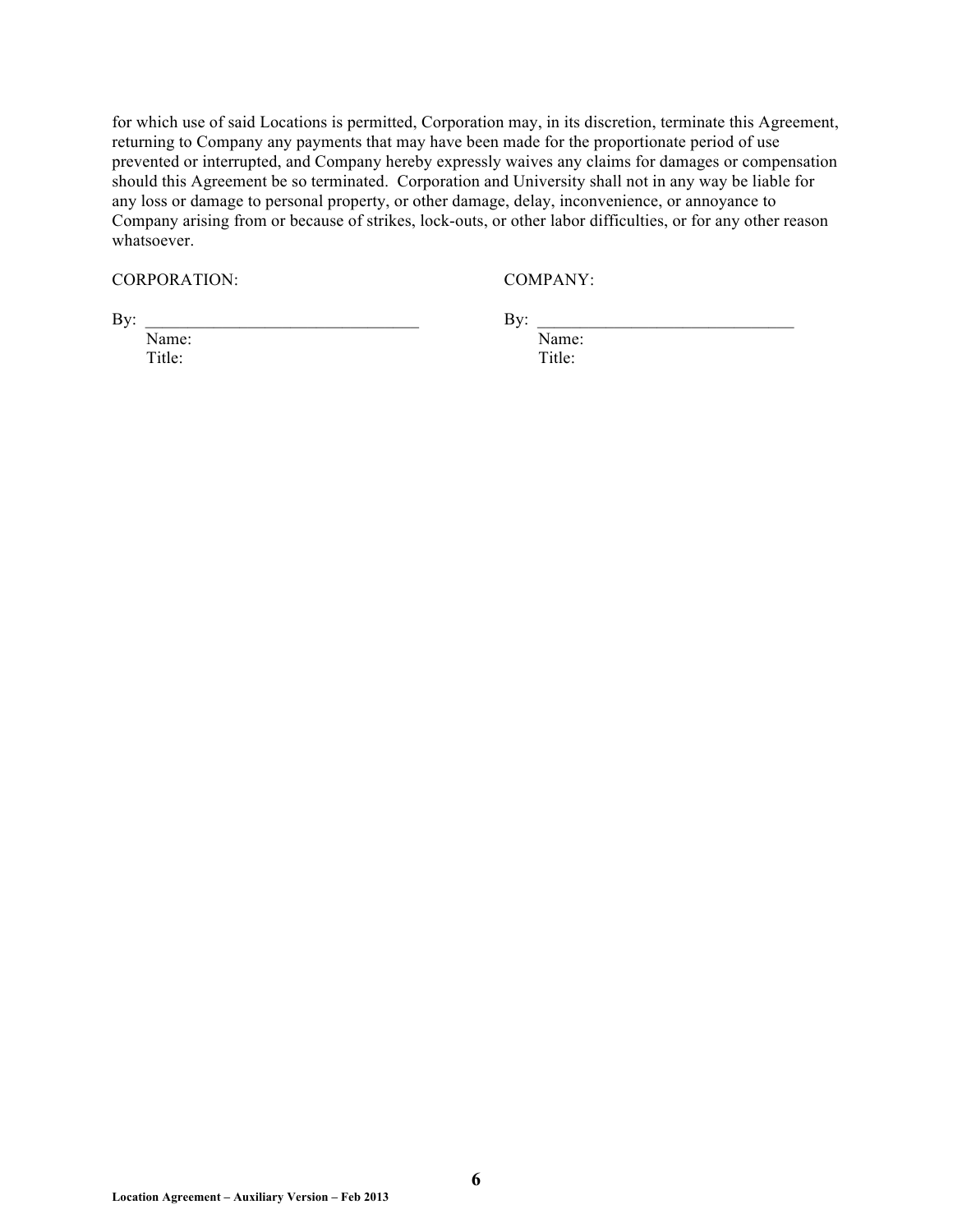# ATTACHMENT 1

## DESCRIPTION OF THE FILM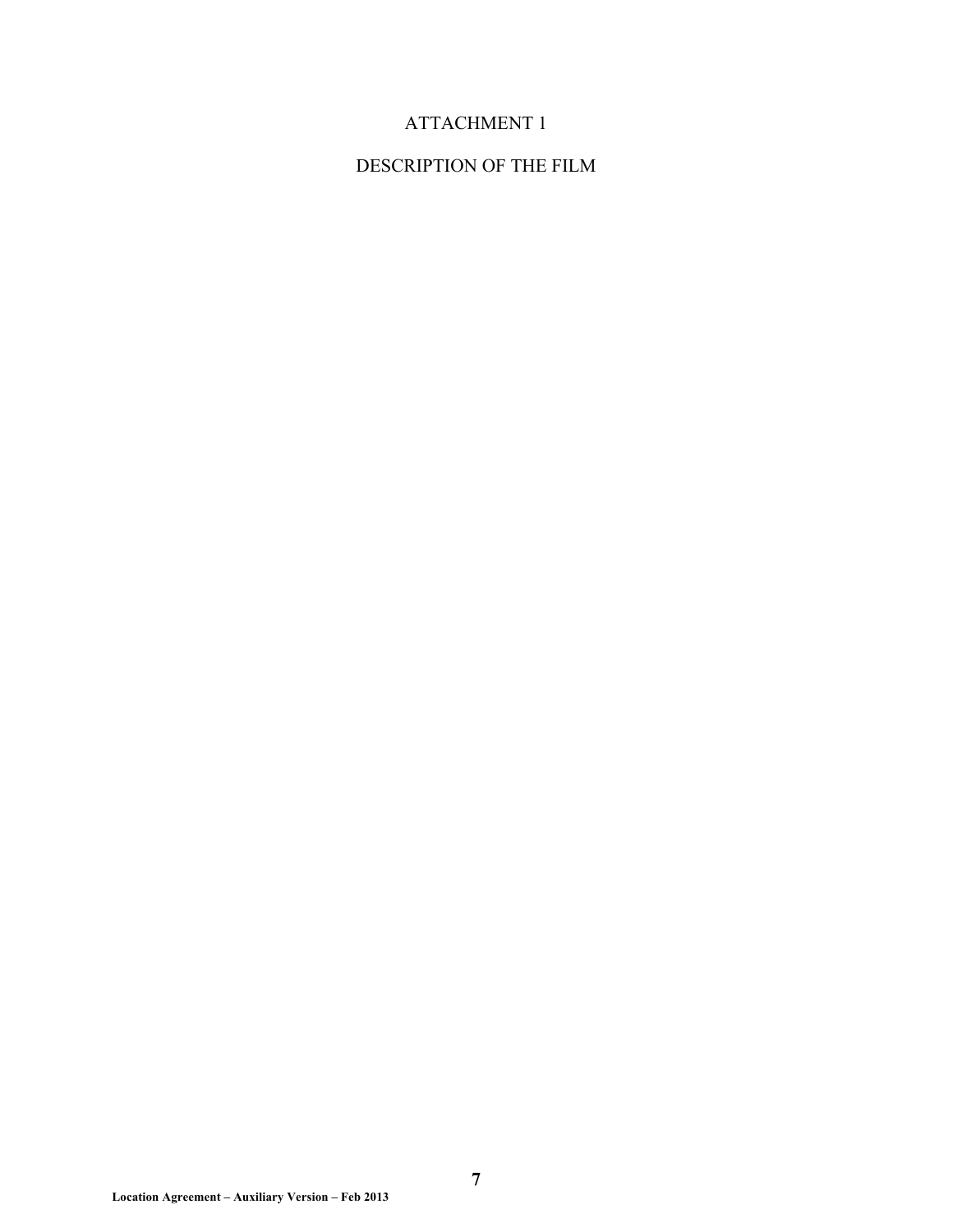## ATTACHMENT 2

## SCHEDULE OF LOCATIONS

Company agrees that the Shoot, from beginning of set up through clean up, shall take place only in the following Location (s) and on the dates and times set forth below:

**Date** Time Place Activity